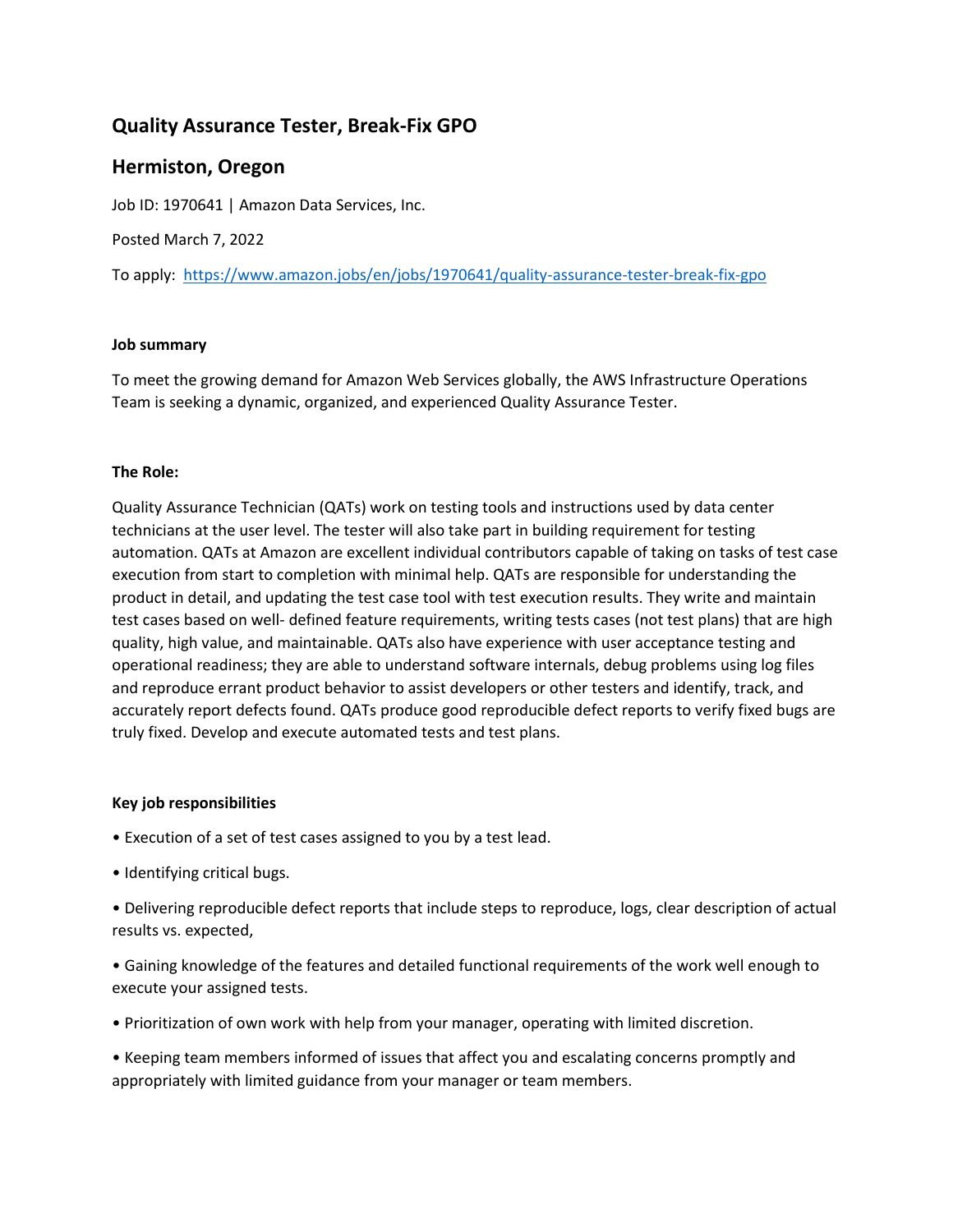• Ability to manage directly assigned tasks.

• Be comfortable with capturing results, communicating and escalating failures and providing individual status reports and adhering to Productivity and Quality base lines.

#### **BASIC QUALIFICATIONS**

· Four-year degree in Computer Science, Electrical, Industrial, Mechanical Engineering or equivalent experience.

· 2+ years of experience using and teaching Six Sigma and statistical problem solving methods.

· 2+ years of experience problem solving ability and technical aptitude. Ability to recognize gaps in change management, workflows and operational processes and procedures.

· 4+ years of project management skills

· 5+ years' experience operating in or managing an operations organization in a 24x7 global infrastructure as well as a record of individual technical achievement

#### **PREFERRED QUALIFICATIONS**

· Able to demonstrate the ability to take ownership of technical issues brought up by their customer base. If they are unable to resolve certain issues by themselves, can demonstrate a willingness to actively engage other support teams to drive it to resolution.

· Willing to travel up to approximately 25% of the time to domestic and international data center and office locations. Flexible to support occasional meetings at off hours.

· Strong background in internet service deployments, IP networks, and balancers, web servers, and databases

· Capable of technical deep-dives into systems, networking, and storage with very bright, experienced engineers

· A natural team leader who can motivate and encourage personal advancement

· Experience in network and large scale DC or equivalently complex troubleshooting and maintenance practices

· Six Sigma Master Black Belt experience or equivalent background in statistics.

· Experience implementing lean production systems in a variety of different environments. Expert level understanding of lean concepts and cultural challenges involved in change management.

· Excellent written and verbal communication skills. Experience presenting at executive levels, facilitating tough decisions, as well as a passion for teaching and coaching on the front line.